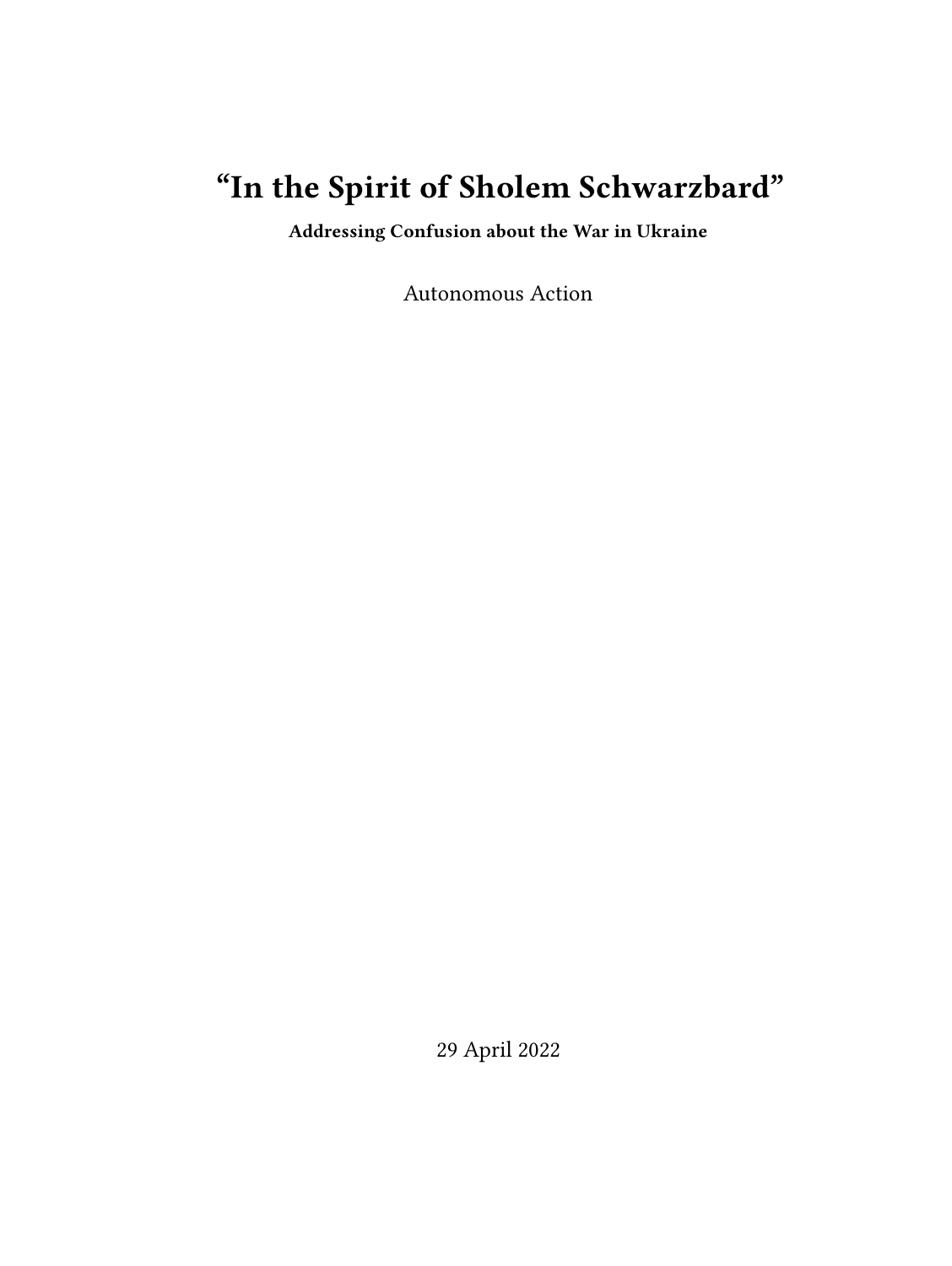## **Contents**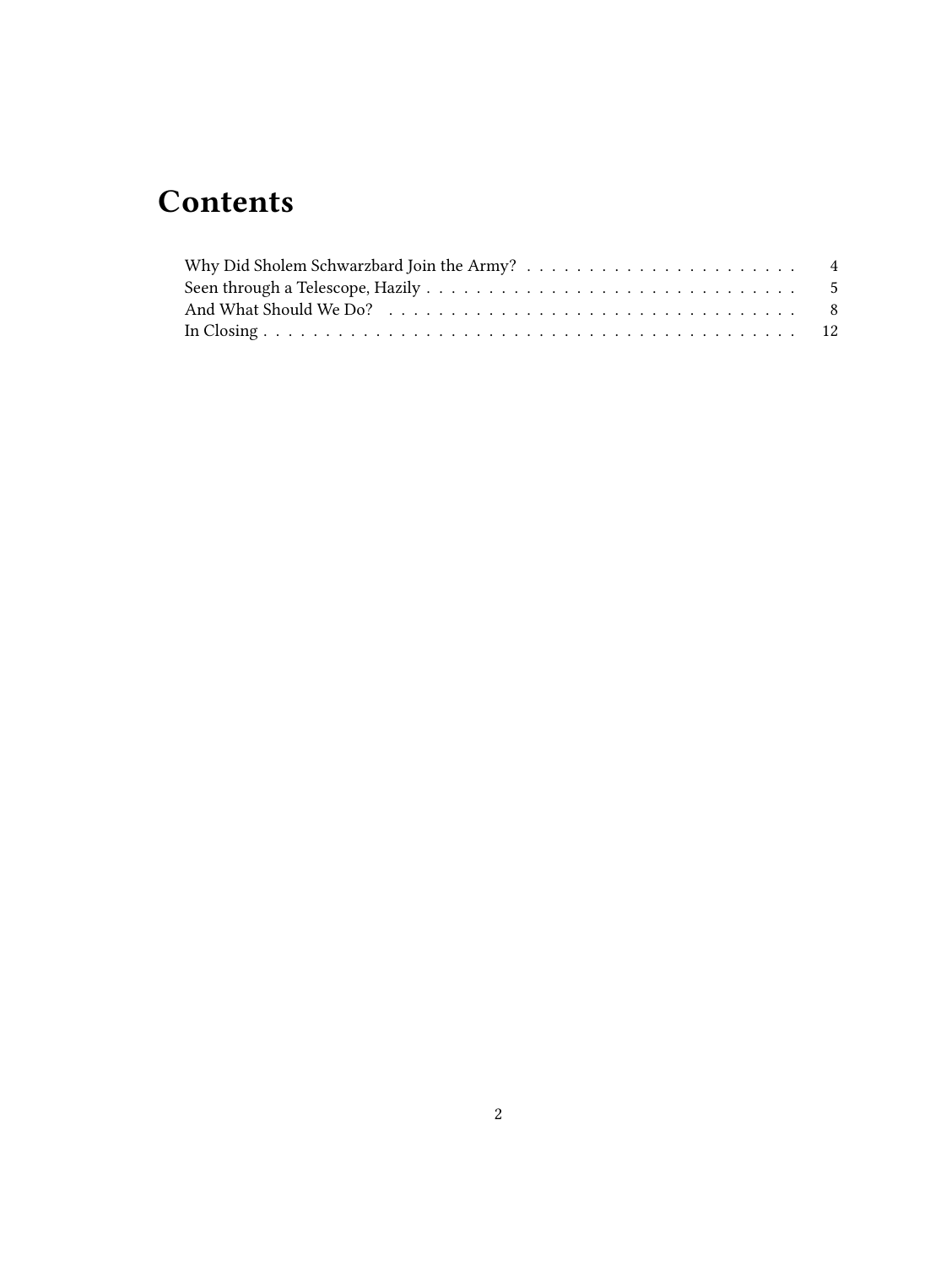*We recently received this anonymous contribution, and we publish it as a part of ongoing discussion on the Russian invasion against Ukraine. Text does not necessarily reflect collective views of Autonomous Action.*

A text recently appeared on It's Going Down decrying support for anarchists in Ukraine who are fighting against the Russian army. Entitled "No War but the Class War," it begins with a quotation from Rosa Luxemburg and concludes with a dedication: "In the spirit of Sholem Schwarzbard." These two historical figures—a Jewish Marxist from Poland, active in Germany, and a Jewish anarchist from Ukraine, active in France—are conscripted to legitimize the authors' polemic.

This juxtaposition between Luxemburg and Schwarzbard is typical of the quality of the scholarship of the whole text. While Luxemburg indeed wrote that "the international proletariat" should "intervene in a revolutionary way" in response to the First World War, Schwarzbard—contrary to the authors' implications—took a different path. Though an antimilitarist, Schwarzbard enlisted in the French military as soon as World War I broke out and fought against Germany for a full year and a half before going to Ukraine to fight alongside other Jewish people against pogromists and alongside other anarchists against the reactionary White Army.

Let's spell out Schwarzbard's military career in detail, so there is no confusion about this. In August 1914, as soon as Germany invaded Belgium and France, Schwarzbard—already long an anarchist—volunteered for the French Foreign Legion. "Like thousands of others," he later wrote, "I believed that the land was threatened by German militarism." While explicitly opposing French colonialism and understanding that (as he put it) "the war would not establish justice in the world," Schwarzbard nonetheless believed that if Germany conquered France, it would be a catastrophe even greater than war. Moreover, Schwarzbard regarded the Russian Tsar—an ally of the French government—as one of the foremost propagators of anti-Semitism; he must have weighed this consideration as he made his choice, the same way that many anarchists in Ukraine today weigh their opposition to NATO, the Azov battalion, and the Ukrainian government while nonetheless mobilizing against Russian bombs and tanks.

In addition to these motivations, according to his biographer, Schwarzbard "revel[ed] in the potential for Jewish power in the hundreds of thousands of soldiers learning to fight in the World War."

We don't have to agree with Schwarzbard's reasoning or with his decision to enlist—or with his apparent enthusiasm for militarism. But if we want to honor his memory and grasp the complexity of the choices he faced—let alone to act "in his spirit," should we deem that advisable—we owe it to him not to misrepresent his life for our own purposes.

A month after his deployment, Schwarzbard fought in the Battle of Champagne, then, in May and June 1915, in the Second Battle of Artois. A tremendous number of his fellow soldiers were killed and wounded around him. Afterwards, his regiment in the Foreign Legion demanded the right to be discharged or transferred to a regular unit of the French Army. Schwarzbard himself did not leave the military, but accepted transfer to the regular French 363<sup>rd</sup> Infantry Regiment, with whom he continued fighting for the next seven months.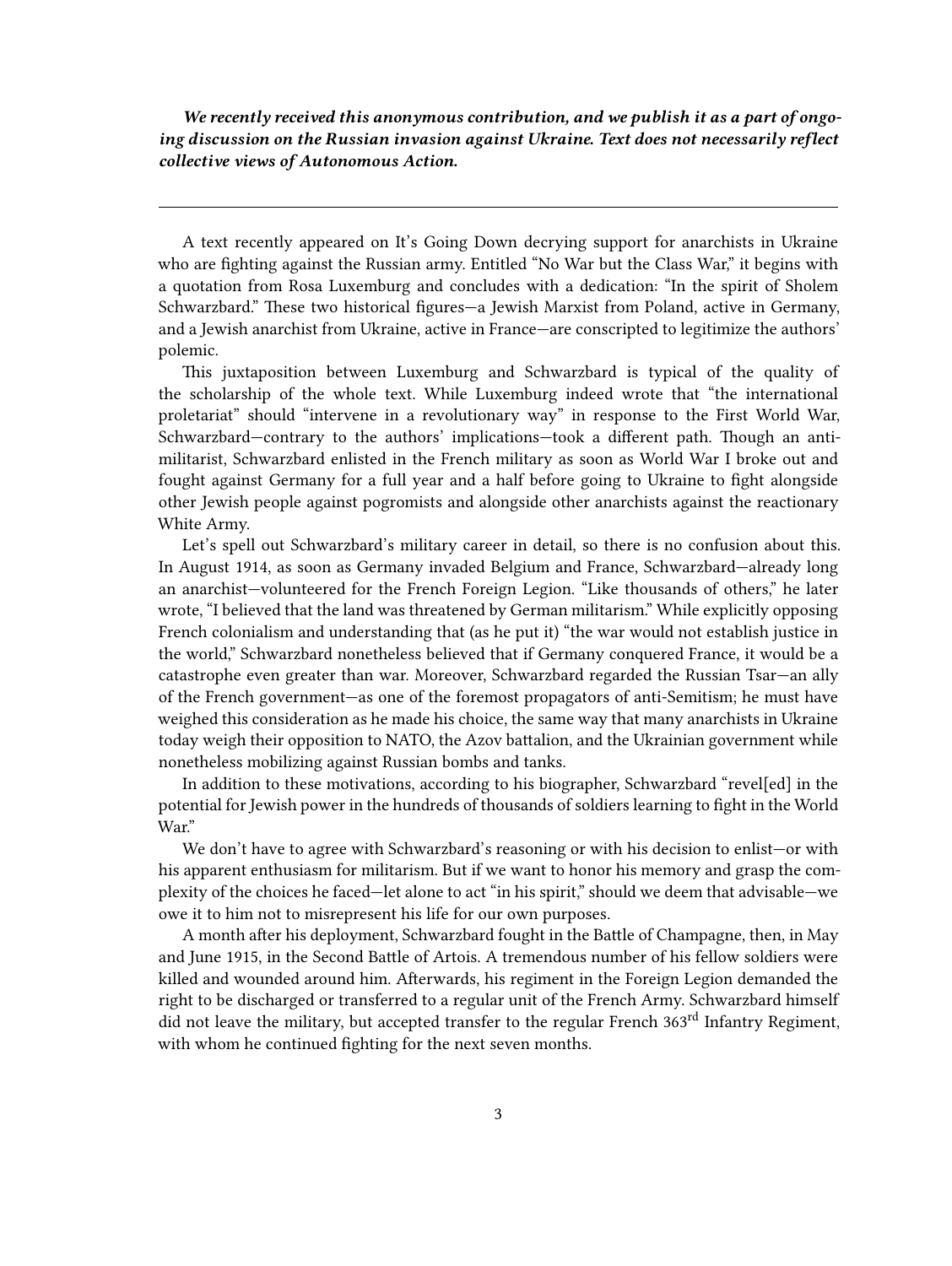Finally, on March 1, 1916, Schwarzbard was hit by a German bullet and nearly killed. It took him a year and a half to recover, after which he went to Ukraine to participate in the Ukrainian revolution and the defense of Jewish communities from pogroms, drawing on the skills he had acquired in the French military. Some years later, he assassinated Symon Petliura, former president of Ukraine, whom he held responsible for the pogroms.

If you want to learn more about Schwarzbard's life, you could start with "Sholem Schwarzbard: Biography of a Jewish Assassin" arguably the most comprehensive text available in English.

As anti-militarists, we can't endorse Schwarzbard's decision to serve in a state military. But for the authors of "No War but the Class War" to imagine that they are speaking on Schwarzbard's behalf when they denounce anarchists fighting in Ukraine today is the height of irony.

This error shows how quickly things can go wrong when you don't bother to do a little research—when you assume, as some anglophone North Americans tend to, that you already know everything there is to know about a subject and those who disagree with you must simply be "US/NATO-aligned" or "fascist-minimizing."

The questions that the authors of "No War" raise are important for all anti-militarists. Yes, "anarchists do not fight to create or defend the sovereignty of states." We can also agree with them when they say "to oppose Russian aggression must not equate [sic] support for Ukraine" provided that by "Ukraine" they mean "the government of Ukraine," not "human beings who live in Ukraine." They don't seem especially concerned about what is happening to Ukrainians, Belarusians, or Russians as a result of the invasion.

Anti-militarism deserves advocates who can show that it is a way of solving people's real problems, not an excuse to pass moralistic judgments according to a doctrinaire ideology. If we would prefer that anarchists like Schwarzbard not join state militaries when the armies of other states attack them, we need to propose a better alternative. It will not suffice to warn them that somebody in San Francisco is going to call them "US/NATO-aligned" or "fascist-minimizing."

### <span id="page-3-0"></span>**Why Did Sholem Schwarzbard Join the Army?**

Rosa Luxemburg was a Marxist. In the same text that the authors of "No War but the Class War" quote, she proclaims blithely that "Imperialist world domination is an historical necessity" and therefore that "imperialism ultimately works for us" [i.e., the proletariat]. Nonetheless, when the government that ruled her invaded another country, it was clear enough to her that she could not endorse this. In that regard, she was wiser than every tankie making excuses for Putin today and every liberal making excuses for NATO.

As an anarchist, Schwarzbard had no recourse to determinist frameworks like Luxemburg's. Why, then, did he conclude—in August 1914 and then again and again for the next year and a half, at tremendous risk to himself—that his best option was to fight in the French military? If we are going to summon his spirit, we had better hear out his testimony.

We can answer that question with another question. Which city would you rather live in today—Kyiv or Mariupol? Kyiv is the city that has been successfully defended against the Russian invasion; Mariupol is the one that has not been successfully defended. Take a minute to familiarize yourself with everything that has occurred in Mariupol before you answer. Pro-Putin trolls blame the victim, saying it wouldn't have been necessary to displace hundreds of thousands of people if they had welcomed the Russian tanks with open arms or that it was worth all that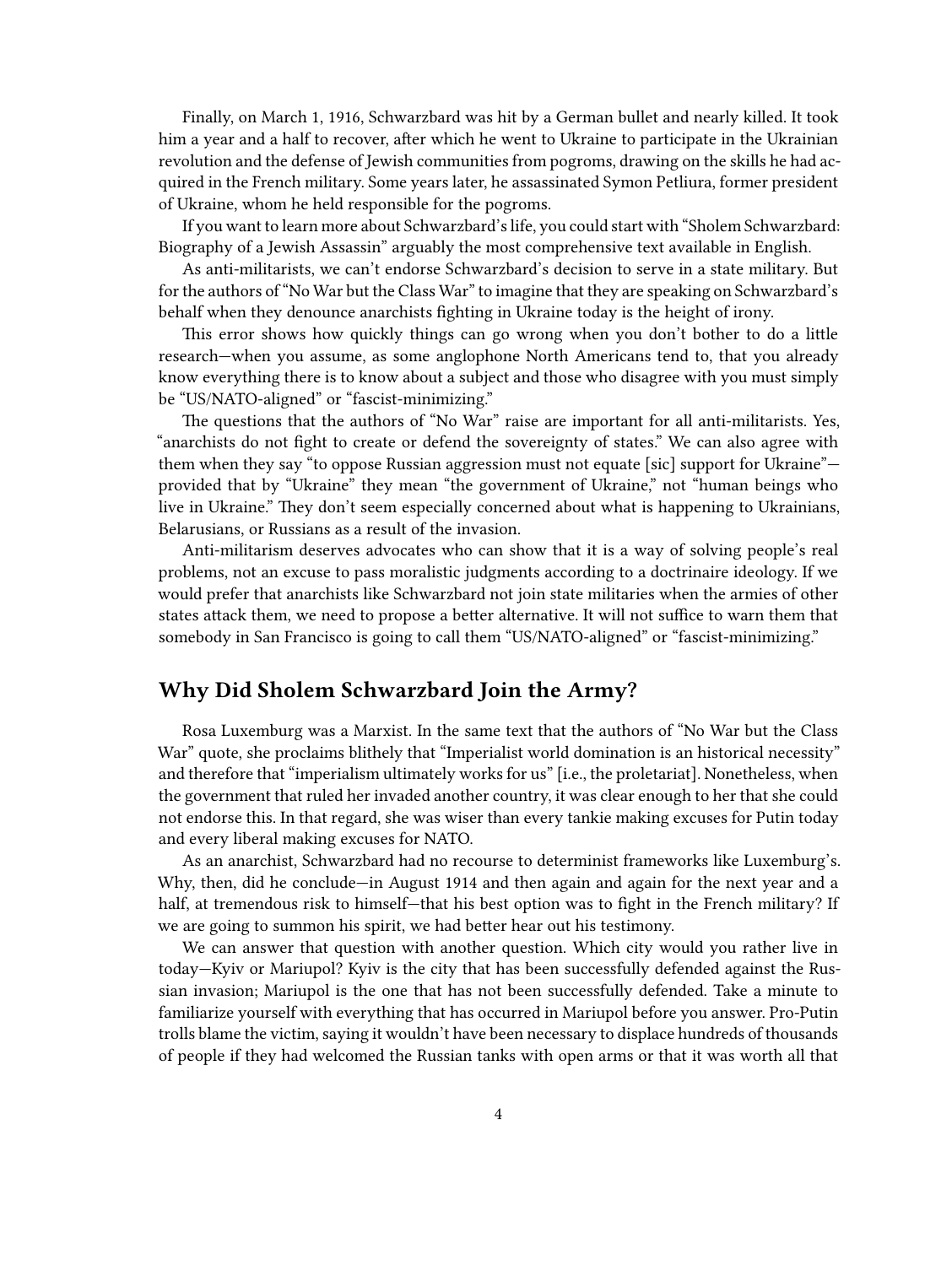suffering to kill a few hundred Azov fascists, but if you ask anarchists from Donbas and Crimea, they will tell you very clearly why so many people in Ukraine are risking their lives to fight the Russian army. We might as well have urged the residents of Kobanî to reject militarism back in 2014 when the Islamic State was besieging their city. Sometimes you do not have the choice to opt out of war.

We can criticize Schwarzbard and others like him for risking their lives to defend state democracies rather than fighting to overthrow them. We can argue that they should have formed an anarchist military and immediately attacked all the other (much bigger) armies, or that they should have fled, leaving the entire battlefield (and their hapless neighbors) to other forces. But if we want the Schwarzbards of the world to reject state militarism, too, we had better make proposals that address their actual needs and concerns. Otherwise, they will rightly disregard our criticism as idle talk, no matter how many Rosa Luxemburg quotations we toss at them.

It's one thing to say that it is not *anarchist* to participate in a state military mobilization. Of course it's not! Under duress, anarchists do all sorts of things that are not anarchistic, that do nothing to advance any anarchist project—laboring to enrich capitalist bosses, for example, or paying rent to landlords. If we can understand why workers alienate their labor in return for a wage in order to survive, we can understand why they might join a state military in hopes of resisting an invasion, as well. This is not to justify what Schwarzbard did, nor to suggest that militarism solves the problems it purports to address; it is just to ground our discussion in reality.

But it's another thing altogether to allege that anarchists who participate in the territorial defense of Ukraine against an invading army—and those who provide those anarchists with a platform via which to communicate about what they are doing—are necessarily "minimizing fascism" and "colluding with neoliberal and ultranationalist war mongering." This charge is decidedly not "in the spirit of Sholem Schwarzbard." If anything, the anarchists in the Resistance Committee in Ukraine are attempting to improve on Schwarzbard's example by establishing their own group, drawing on anti-authoritarian models from Rojava. Their open clashes with fascists—both before the invasion and since it started—are publicly documented for those who care to look.

#### <span id="page-4-0"></span>**Seen through a Telescope, Hazily**

Undeterred, the authors of "No War" sketch out a tenuous string of allegations intended to discredit the Resistance Committee, seeking associate them vaguely with Ukrainian fascists. If the Resistance Committee had meaningful ties to fascists, you would think we would already have heard about it from other anarchists in Ukraine, Belarus, or Russia. At the worst points in their text, the authors of "No War" employ the sort of methodology via which alienated information consumers create conspiracy theories, associatively arranging random material they have encountered online. In one case, they link approvingly to an article by a writer for the Ron Paul Institute in which the author (who lives in Chile and seems to have no particular credentials regarding Ukraine other than appearances on Russian state media platforms Sputnik and RT) promotes bona fide conspiracy theories and puts "global white supremacist terror threat" in scare quotes—arguably "minimizing fascism," if anyone is. This is an indication of what sort of echo chambers the authors have been spending time in instead of communicating with anarchists in the affected regions.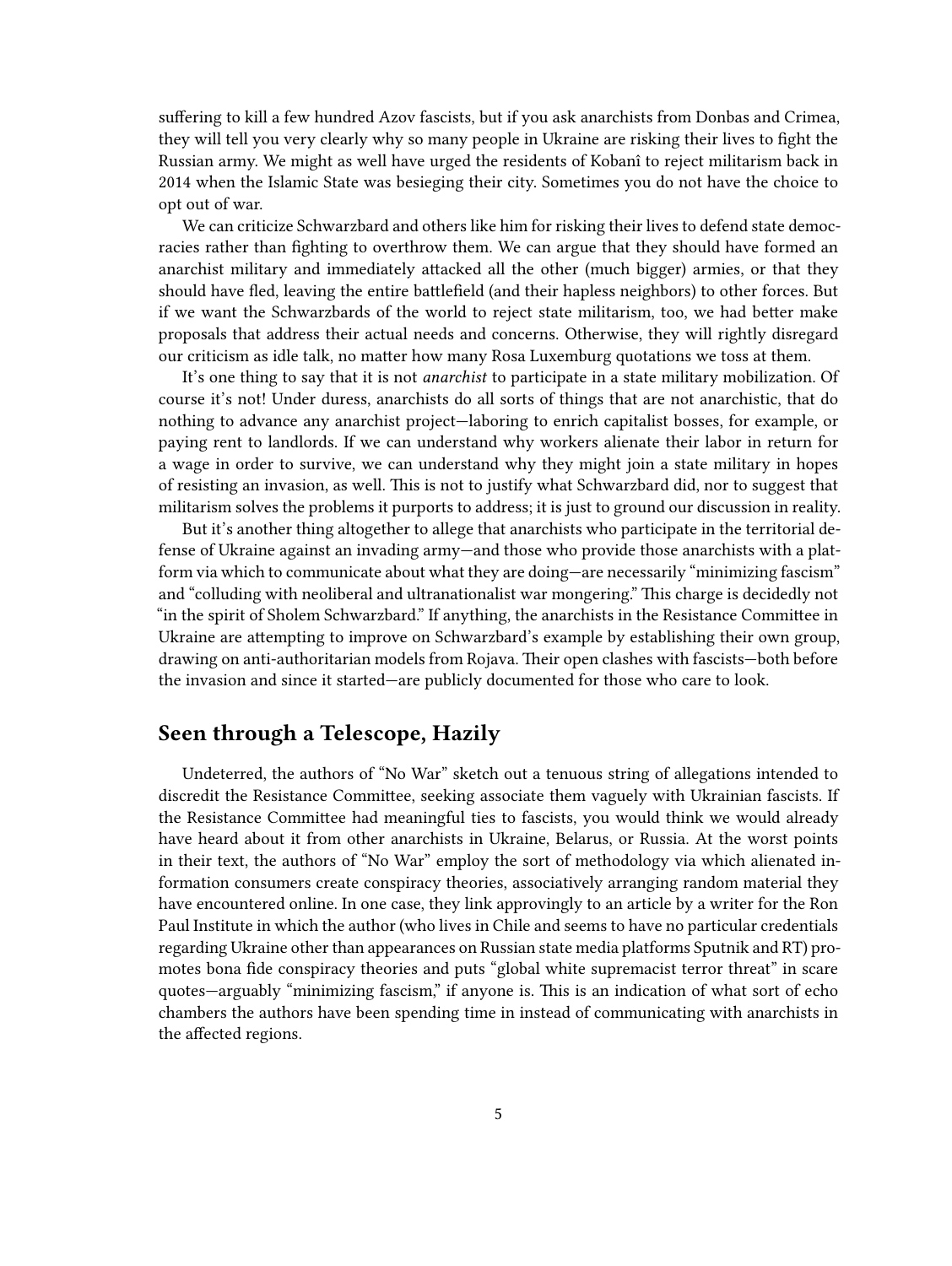In their entire discussion of the Russian invasion and the Ukrainian response to it, the authors cite only two contemporary anti-authoritarian sources from the former Eastern Bloc, neither of which corroborate their allegations about the supposed fascist ties of the Resistance Committee.

The sole Ukrainian anti-authoritarian they cite in reference to the Russian invasion, Andrew, makes a thoughtful, if bookish, argument in favor of focusing on building solidarity structures and awaiting more promising opportunities for insurrection. He argues that "this war is unwinnable, and every minute of denying it kills more and more people" and points out that "fighting in the regular army is definitely not the way to defeat the state," while allowing that "sometimes volunteering to fight might be a safer option than continuing to hide out." By his own account, Andrew is practically the only anarchist publishing from Ukraine who believes there is nothing to be gained by fighting against the invasion, though this does not diminish the value of his perspective.

The only other anti-authoritarian author from the former Eastern Bloc that the "No War" authors cite in reference to the invasion is a Russian speaker named Saša Kaluža who appears to be writing at some distance from the events in Ukraine. Saša Kaluža made an earnest case at the very beginning of the war that anarchists should focus on organizing solidarity efforts while opposing both the Russian and Ukrainian governments:

"Initiatives such as the Resistance Committee are formed within the military structure of the Ukrainian state. They are not anarchist initiatives, even if most of the participants are anarchists. All territorial defense structures are controlled by the Ukrainian Armed Forces; their actions and capabilities are limited by the strategy and policies of the state and the Ministry of Defense. We can only have a dialogue or compromise with the state when we have strength and sufficient support from the people, otherwise we will end up repressed in prisons or destroyed by any of the opposing forces, whether it is the Ukrainian armed forces and the nationalist formations on their side or the Russian armed forces and the FSB. Perhaps we will see more positive examples of anarchist organizing in Ukraine, both military and civilian, in the future."

This is a reasonable and principled position, wisely forgoing speculation and hyperbole. It occasioned a similarly even-handed response from the Russian insurrectionist project Anarchist Fighter.

It's worth quoting the response of Anarchist Fighter at length for several reasons. First, it addresses some of the more substantive critiques in "No War but the Class War." Second, it was written after Saša Kaluža's text, which included some predictions that did not come true. Finally, it arguably presents the analysis that is most widely held among anarchists throughout the former Eastern Bloc—and as Anarchist Fighter were writing from a Russian perspective rather than a Ukrainian one, their perspective cannot be written off as Ukrainian nationalism. Here are the concluding paragraphs of Anarchist Fighter's response:

"We are ready to agree with the comrade [i.e., Saša Kaluža] in many respects. This is what anarchists should prioritize—not just defending one capitalist state from another, but using the situation of instability to transfer power to the people.

"The only problem here is that in the conditions of ongoing hostilities, while the parties to the conflict [i.e., the Russian and Ukrainian governments] are strong, the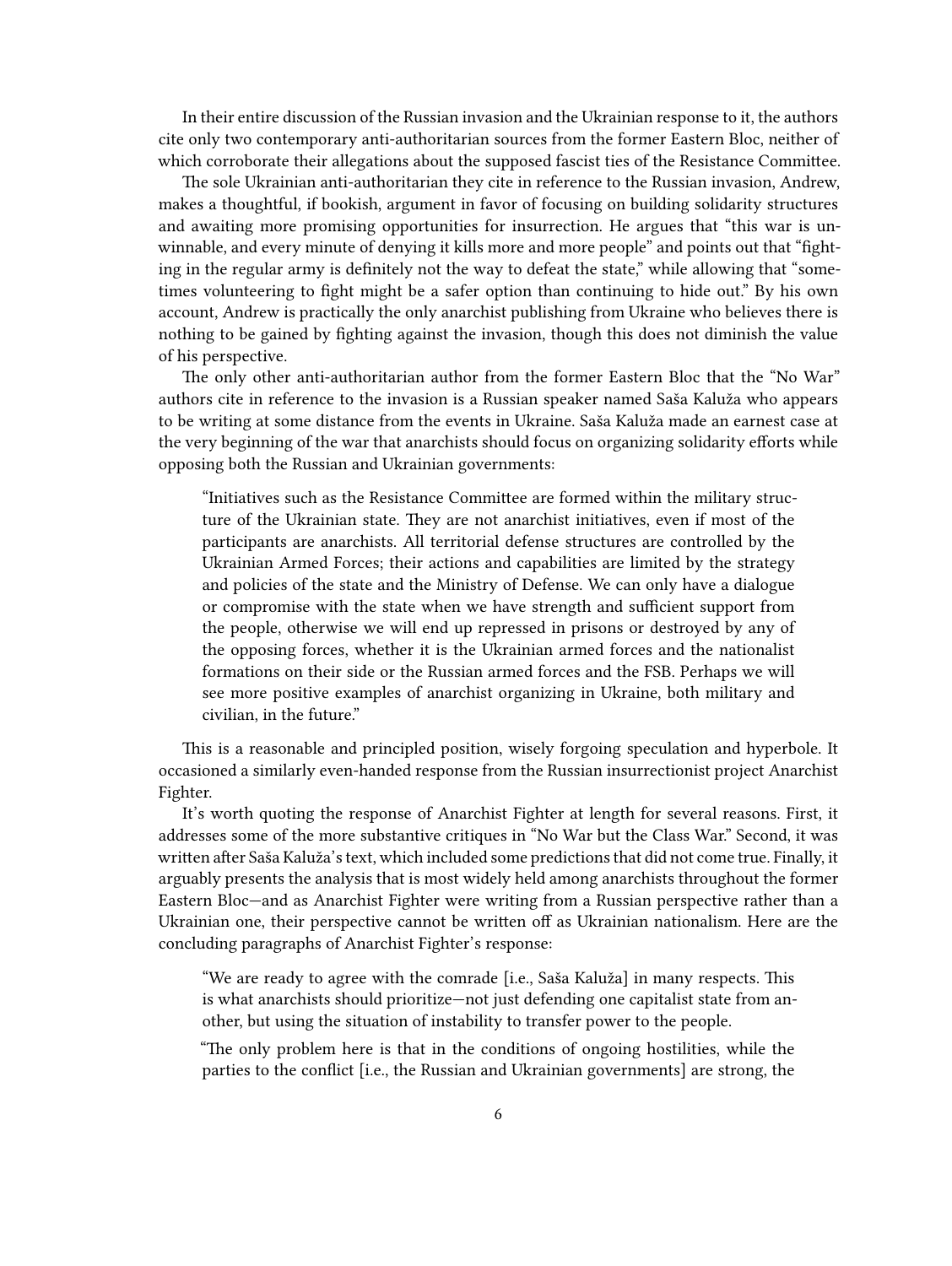'third' force will be the target of an attack by both of them as soon as it goes beyond the limits of 'neighborly mutual assistance' and tries to present itself as a party to the conflict with its own position and decisions. And also, it will become the object of massive [negative] propaganda, on the grounds that it is interfering with the defense of the country from the invaders. […]

"Here, we move on to the comrade's criticism of initiatives like the Resistance Committee. Yes, formally, the comrade is right in this criticism. However, we must not forget that history is not made by keeping your hands clean. Simply put, obtaining a weapon and the ability to act without fear of catching a bullet from the Ukrainian Armed Forces represents a significant gain.

"As for the complete dependence of the territorial defense forces on the state and their subordination to the Armed Forces, we think that there is a significant exaggeration here. In conditions of war, such formations will inevitably have a certain autonomy within the framework of the tasks that, yes, the coordinating unit sets before them.

"Due to this autonomy, they can promote the ideas of self-organization, and promote them among the people of Ukraine with deeds as well as words. They can carry out all the tasks that the comrade [Saša Kaluža] writes about in the article (including assisting and organizing people), not on behalf of the Armed Forces of Ukraine, but in their own name, as anarchists. At the same time, they can develop as an organization in order to subsequently use the achievements and social influence they have earned to transform the capitalist war into a class war.

"But yes, here it is extremely important not to lose your own identity and dissolve into the general patriotic forces.

"Moving on to the conclusion of the article. Yes, there is a capitalist war. And yes, our goal is the destruction of both the Russian and Ukrainian states, and the transfer of control of society into the hands of the people.

"However, one should not fail to act practically out of a simplistic desire to keep one's hands and ideals clean. In our opinion, at the current stage, assisting the Ukrainian people, even if that means interacting with the Ukrainian state (for the time being), will allow anarchists to more effectively accumulate the resources and influence necessary to eventually overthrow both the Ukrainian and Russian states."

Here, Anarchist Fighter briefly explain what anarchists might hope to gain by participating in the territorial defense of Ukraine and why it does not currently seem timely to them to prioritize attacking the Ukrainian army. Nestor Makhno and his comrades made similar calculations at various points in the course of their fight against the armies of several different aspiring governments. Elsewhere, Anarchist Fighter have argued that the defeat of Russia would be the best outcome for anarchists throughout the post-Soviet regions, since Putin has played the role of backing the forces of repression in crushing labor struggles and social movements in Russia, Belarus, Kazakhstan, and elsewhere.

Again, we need not agree with the assessment of Anarchist Fighter, any more than we must agree with Schwarzbard's decision to join the French military. But neither should we misrepresent it as a merely pro-NATO or pro-nationalist position.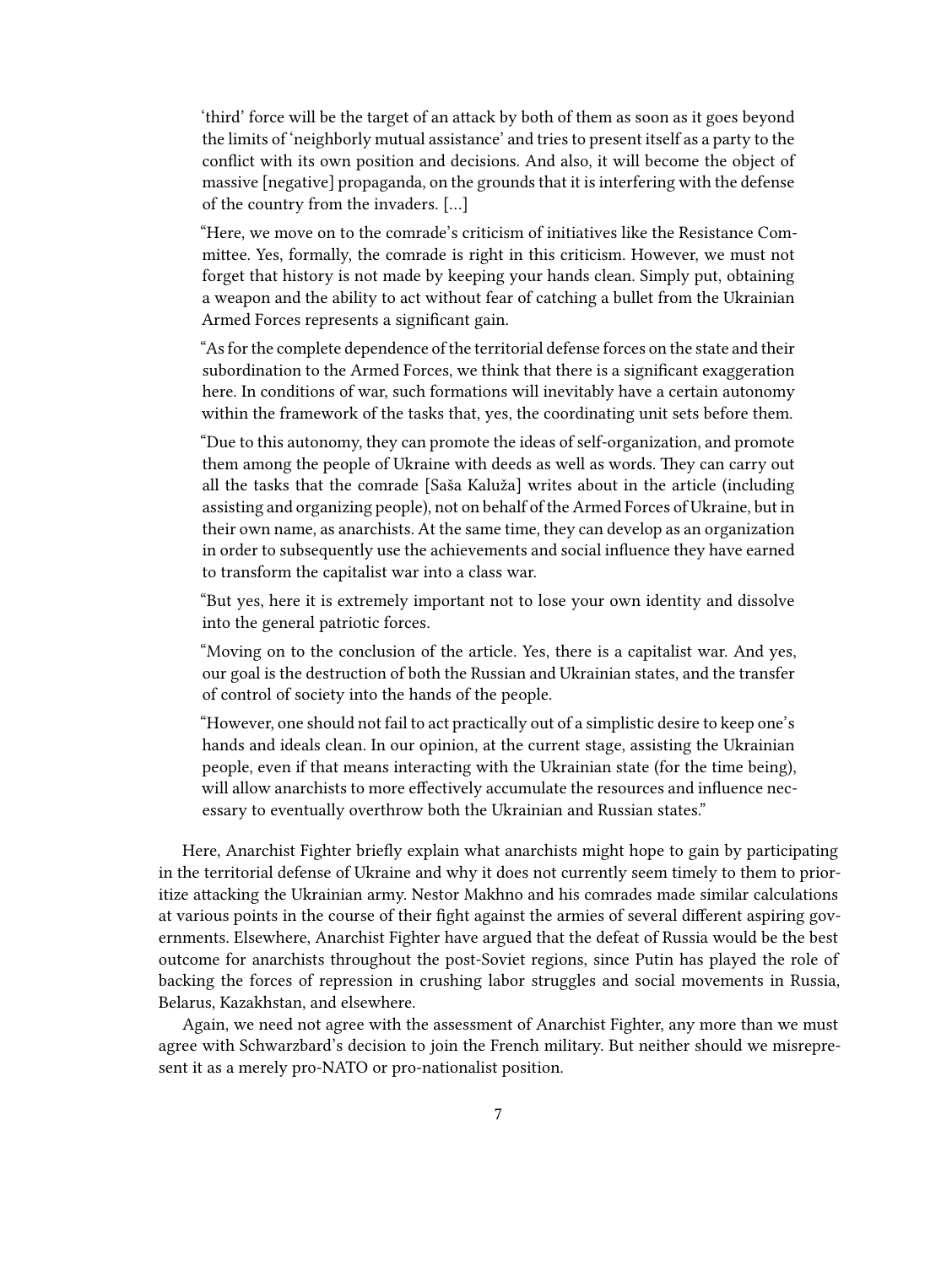In fact, there is a broad consensus among practically all of the significant Russian anarchist projects that anarchists in Ukraine, including those in the Resistance Committee, have a right to participate in the territorial defense without being accused of being pro-state, pro-fascist, or pro-NATO. You can find this consensus among practically all of the significant Belarusian anarchist projects, as well, and it is shared by anarchists in Latvia, Lithuania, Estonia, Poland, Finland, Sweden, Czech Republic, Turkey, Iran and Afghanistan, and elsewhere.

There are fierce debates and conflicts between anarchists in all of these countries, and these will likely only intensify as the war drags on. But the critics from Oakland and San Francisco appear to be out on a limb by themselves in claiming that the Resistance Committee are fascist adjacent and that the only possible outcome of their experiment is the further development of fascism and the expansion of NATO's power.

If the authors of "No War but the Class War" had found any credible statement from anarchists in any of those countries accusing the anarchists of the Resistance Committee, Black Flag, Operation Solidarity, Assembly, or some other Ukrainian anarchist initiative of being pro-fascist, surely they would have directed us to it, rather than linking to *The Daily Star* (a cheap tabloid from the UK) and someone from the Ron Paul Institute. It's also worth noting that no Russian, Belarusian, or Ukrainian anarchists have republished or translated their article.

We could conclude that the discrepancy described here indicates that nearly all the anarchists across the entire former Eastern Bloc are fake anarchists, and only a handful of *real anarchists* in Oakland and San Francisco are keeping the faith. Or we could conclude that we should not depend on a couple anarchists in US metropolises for a proper analysis of events in Ukraine, Russia, and Belarus, especially not when we can hear from anarchists in the latter regions themselves.

To suggest this is not to argue for "ally politics" or to legitimize a politics of representation. It's a matter of basic common sense. If you think that Sholem Schwarzbard was a staunch antimilitarist, if you think that you can understand the decisions anarchists are making in the middle of a war on another continent without communicating with them, you are bound to make mistakes.

If you're concerned that people in the United States are paying more attention to what's happening in Ukraine than to what's happening in Yemen, Palestine, Sudan, Tigray, or Myanmar, fair enough. The best solution might be to publish interviews with anti-authoritarians in those countries and organize solidarity actions supporting them, rather than composing yet another text about Ukraine. Don't berate other English-speaking anarchists for publishing perspectives from anarchists in Ukraine, Russia, Belarus, and the neighboring regions as if it would improve matters for people to be even more ignorant about the situations there.

#### <span id="page-7-0"></span>**And What Should We Do?**

Yes, anarchists must fight for the defeat of the Ukrainian government, but not by some more powerful government. If Ukraine is defeated by Russia, the same authoritarian government that has systematically tortured anarchists and crushed social movements and labor organizing in Russia will control more territory and more people's lives. Russian, Belarusian, and Ukrainian anarchists who are participating in the territorial defense have been very clear that they are not fighting for the Ukrainian government but rather against the Russian government, in hopes of staking out a foothold from which to transform Ukrainian, Belarusian, and Russian society in the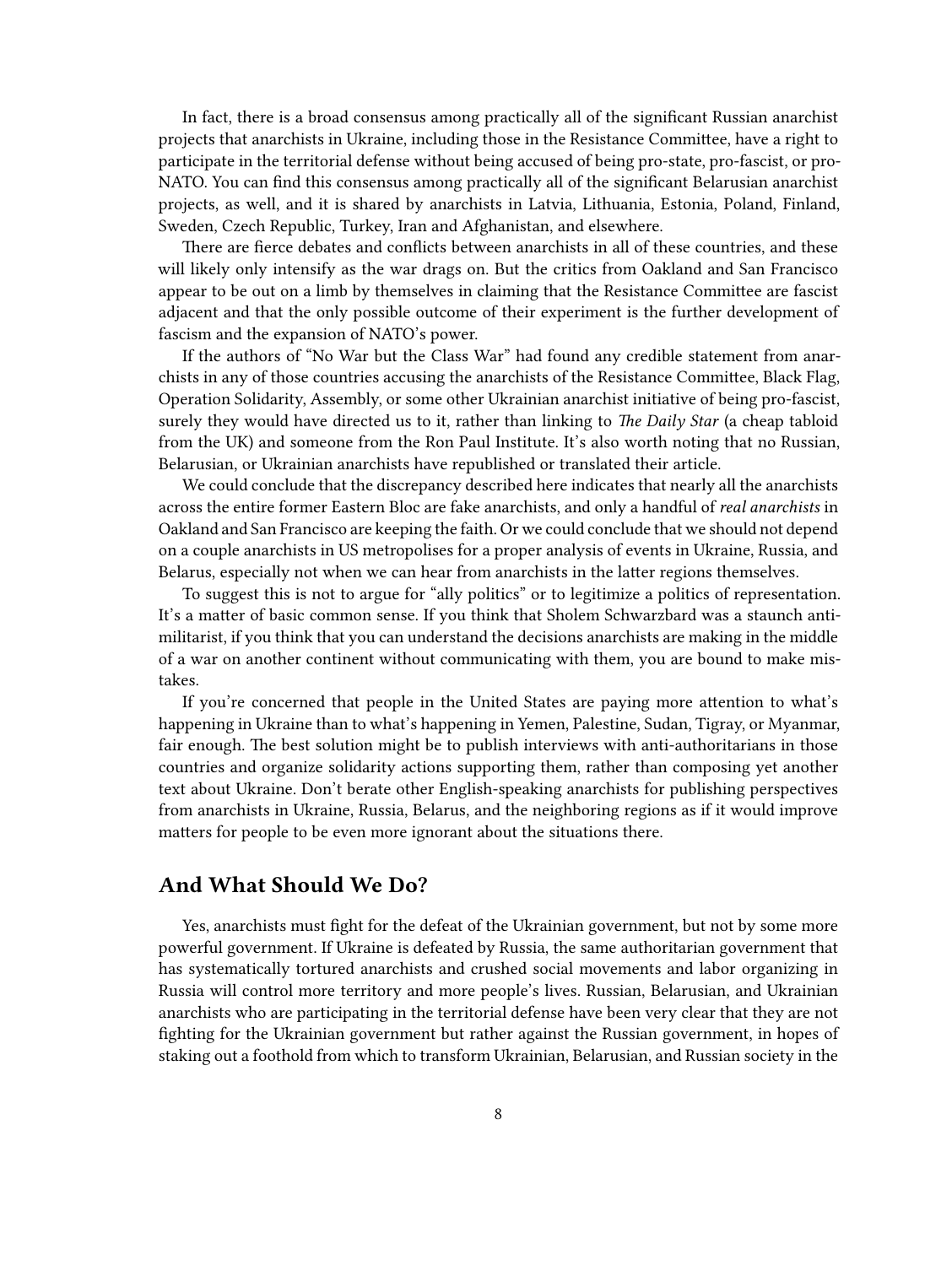future. The consistent anarchists among them, at least, do not argue that Ukrainian democracy is worth defending, but rather that it is impossible to organize in the conditions that prevail in Russia and Belarus right now. They don't seek to stabilize the Ukrainian government, but to destabilize the Russian government, as they believe this will create the greatest possibility of upheaval in the entire region.

As anarchists and anti-militarists, we ought to be critical of every undertaking that involves any kind of compromise with the state. But our critiques will be most useful if they are wellinformed. To willfully shut one's ears to the pleas of actual Russian and Belarusian anarchists who have fled from repression in those countries to Ukraine—and who cannot easily flee to Europe! in the name of a doctrinaire "anti-militarism" is a poor excuse for solidarity. To shout over their voices, attempting to drown out their pleas with ignorant platitudes from the other side of the ocean, is still more reprehensible.

Yes, we should work towards the defeat of the Russian government, but not by some more powerful government, not by NATO—and not by nationalists of any country. If we make it clear to the millions of ordinary people in Ukraine, the Baltic countries, Georgia, Poland, and for that matter Syria, Myanmar, and everywhere else on the receiving end of the Russian government's threats that anarchists do not give a damn what happens to them—that they can all die under Russian bombs for all we care, and that if they do anything to defend themselves, we will declare that they are fascist-adjacent—then we will put NATO and the nationalists in a much stronger position. In that case, the vast majority of those who are afraid of ending up like the residents of Mariupol will opt for nationalism or call for more NATO-backed militarization, seeing that we have no real solidarity or strategy to offer them. Proponents of both Putin and NATO would love for anarchists everywhere to adopt such a self-defeating position. So would proponents of the Azov Battalion.

Yes, we should work towards the defeat of NATO, but NATO's eventual collapse will leave something equally terrible in its wake unless we organize on an international basis starting now. Supposed anti-imperialists whose response to the Russian invasion is to call for isolationism effectively saying that everyone should just fight against his own (!) state, or against the biggest imperial force, and leave the other states alone—are giving Putin a free hand to torture every anarchist he can get his hands on. They misunderstand the global capitalist ruling class, which is an international entity bound by its own internal solidarities, even in the midst of a war like this. No proletarian has capitalists or politicians of his or her "own." Empire is not a matter of one nation ruling other nations; it is a structure, like the state itself, that has multiple interconnected centers. Internationalism means fighting against all the politicians and capitalists of the world and standing in solidarity with all others who fight them, even if our comrades in warzones are forced by their dire circumstances to prioritize which ones they confront first. If all of us had extended proper solidarity to Russian anarchists starting in 2012, when the crackdowns there began, perhaps things would never have reached this terrible juncture.

It's not surprising when the lackeys of certain politicians and capitalists accuse anarchists of serving rival politicians and capitalists. Their agenda is obvious. But anarchists should not sling such accusations at other anarchists lightly. If all it takes to be accused of being pro-NATO and pro-fascist is to defend yourself against a government that is opposed by NATO and fascists, it will take very little to disrupt our networks. Actual pro-Putin tankies would love to have such an easy means to fracture our movements. So would the FBI and FSB.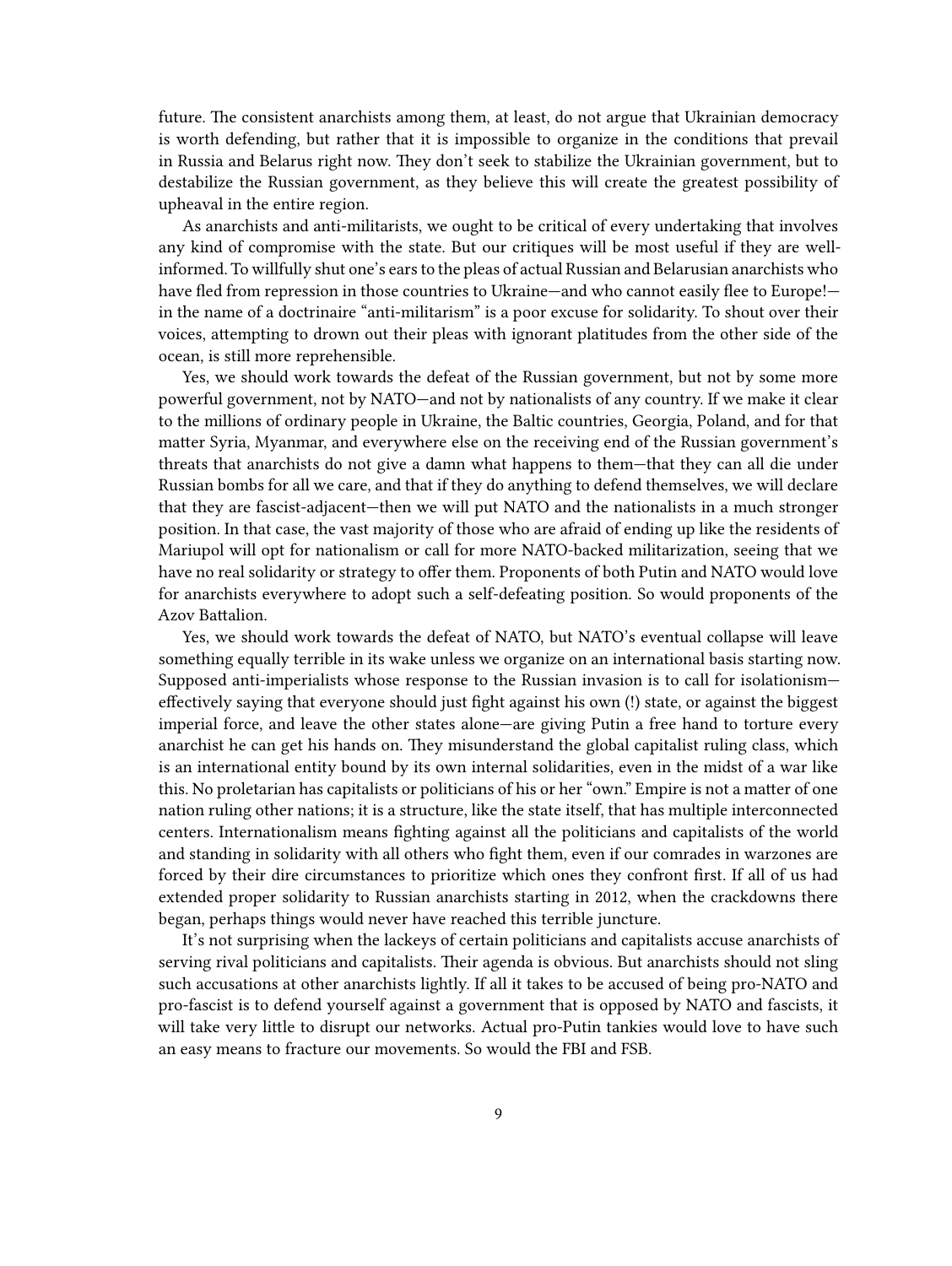If it's awkward to find yourself opposing the same enemy that another of your enemies is fighting, just wait until civil war arrives in the United States. Many anarchists have already experienced being called Nazis when they fight against the police and being accused of being shills for neoliberalism when they fight against the Nazis. We know better than to pay any mind to the liberals and fascists who attempt to reduce all conflict to a false binary between nightmarish alternatives. When people who call themselves anarchists attempt to do the same thing, we should not be cowed by their invective.

So what should we do, if we don't look to armies to bring an end to wars? What alternative can we propose to the Sholem Schwarzbards of our day, lest they join the military?

If we want to stop the Russian invasion without legitimizing militarism, nationalism, and government, the first step is to support grassroots anti-war organizing in Russia and Belarus, which is disproportionately anarchist, and to support anti-authoritarian prisoners in Russia and Belarus, of whom there are many. The next step is to target capitalists of all nationalities who continue to finance or benefit from Putin's imperial adventures—we should do this via direct action, sending the message that social movements can address militarism directly without seeking protection from any rival militarist state. If we can do those things effectively, it will position us well to exert pressure against NATO militarism, fascist recruiting, and Ukrainian state repression. If we don't do those things effectively, pro-NATO and pro-nationalist critics will be able to argue persuasively that we are doing nothing to halt the Russian assault on Ukraine, and they will consequently be able to continue to use the Russian invasion to rally support.

We will be most effective in achieving our immediate aims and in building long-term networks of international solidarity if we are communicating directly with anarchists from a variety of tendencies and vantage points in Russia, Belarus, Ukraine, and elsewhere. Likewise, we ought to do our best to maximize the likelihood that anarchists in Ukraine survive the war, including the ones who are fighting against the Russian invasion. It is a good thing that the anarchists who have chosen to fight in Ukraine have access to medical IFAKs, plate carriers, and the like. We should have raised money years ago to supply the same resources to anarchists fighting in Rojava, quite apart from the question of whether participating in military action qualifies as "anarchist." There are really not that many of us and we should treat each other's lives as precious even when we disagree. Having failed to do so in the past is no justification for failing to do it now.

We should oppose all tendencies to dehumanize people on all sides of the war, whether by calling Russian soldiers "orcs," changing the subject to Azov in discussions about the suffering inflicted on Ukrainian civilians, or centering the lives of Ukrainian refugees over the lives of refugees who do not benefit from white privilege.

Finally, we should be organizing to support refugees and migrants of all nationalities—as Ukrainian and Polish anarchists aligned with the projects attacked in "No War but the Class War" have already been doing, despite the authors' citationless claim that anti-border organizing has been "sidelined by the fetishisizing of militancy in the form of state-backed militias." We need to organize with refugees from Ukraine, Afghanistan, Syria, Sudan, and everywhere else, learning from their experiences and analyses, not immediately branding them as "defen[ders] of the Western liberal-democratic project" when their perspectives differ from ours (as the "No War" authors do in their efforts to discredit Syrian refugees who fled the Putin-backed massacres in Western Syria).

Solidarity with refugees should also extend to the Ukrainian citizens that the Ukrainian government has forbidden from leaving Ukraine on account of their age and ascribed gender.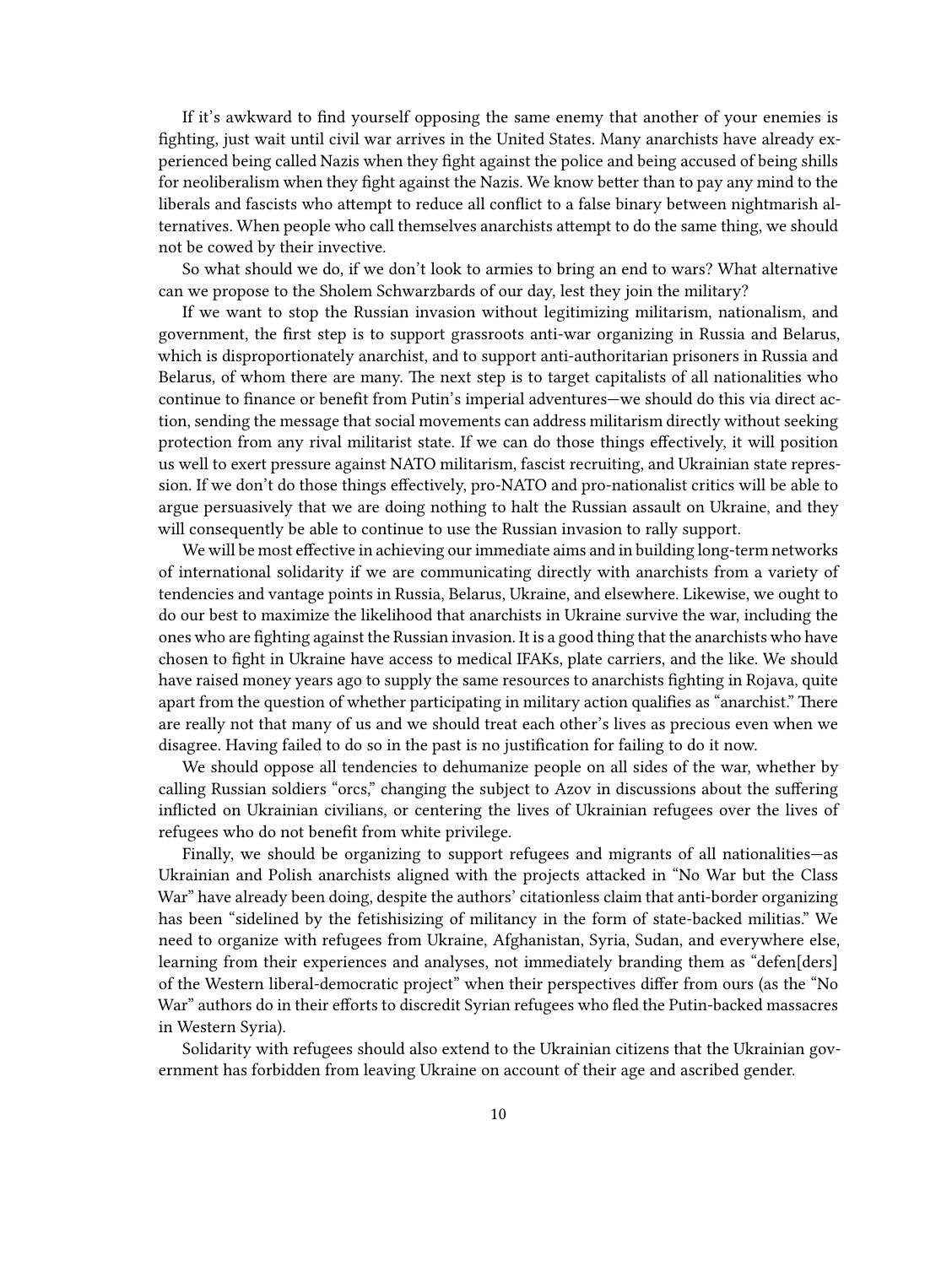The only hope for lasting peace in Ukraine lies in not military conflict but in mutiny and rebellion—especially on the side of Russia, which initiated this war. A unilateral mutiny in the Ukrainian military alone would only guarantee that Kyiv and Lviv end up looking like Mariupol (and that there would be endless sequels to the Network case in the territories of Ukraine, Belarus, and Kazakhstan as well as Russia). We have to foment rebellion on both sides of the battle lines; as Andrew argued, it will take "a mass movement on both sides of the frontline and in the armies themselves." Presumably, that is just what Russian and Belarusian and Ukrainian anarchists are working towards in their various efforts to cooperate, none of which received a mention in the "No War" text—either because the authors are oblivious of them or because they consider them to be "NATO-aligned."

Mobilizing an international resistance that can prevent wars like the one in Ukraine is already challenging. It will only become more difficult if we needlessly write off massive segments of the worldwide anarchist movement as pro-NATO or pro-fascist. We should maintain dialogue with those who are trying out hypotheses other than our own, the better to learn from the results and refine our own critiques.

What proposal do the authors of "No War but the Class War" make regarding how to respond to invasions without participating in state-aligned military formations the way that Schwarzbard did? They speak abstractly about "condemn[ing] invasion and militarization" and "solidarity with anti-war protestors, defectors from the armed forces, and conscription saboteurs." Condemnations alone are not worth the bytes they are printed on, and as for solidarity with anti-war protestors, the authors' chief contribution to that seems to be smearing the anarchist projects that have been translating and publishing Russian anarchist perspectives.

The most concrete thing we have to go on from the authors about how they intend to express this "solidarity" is the image they use to illustrate their article: a screenshot of a video taken by an anti-war arsonist who set fire to a military registration and enlistment office in the city of Lukhovitsy. Once again, however, the witness they have summoned testifies against them: the Russian anarchist venues that have circulated news of this action, foremost of which is Anarchist Fighter, are advocates of anarchist participation in the territorial defense of Ukraine. Neither Russian nor Ukrainian anarchists accept a false dichotomy between fighters in Kyiv and arsonists in Lukhovitsy—that dichotomy is an import product from San Francisco.

In this case, as well as in their ill-fated choice to invoke the spirit of Sholem Schwarzbard, the authors appear to have made the classic insurrectionist error of assuming that those they perceive as employing the most militant tactics must therefore share their politics. Somebody burned a recruitment center, so he or she must agree that Ukrainian nationalism is as terrible a scourge as Russian militarism—never mind that the arsonist spray-painted a Ukrainian flag as a part of the action! Sholem Schwarzbard shot a former president—therefore he cannot possibly have violated Rosa Luxemburg's instructions and enlisted in the French army to fight in the Second World War!

One of the most fundamental divides in the world is between ideologues who assume that everything is simple and those who suffer the complications of the world in their own communities, on their own bodies. It's effortless to "refus[e] to stand on any side of a war between imperialist states" when you're ten thousand miles away, but it is more complicated for people in Kharkiv, Minsk, and Moscow right now. Do we have more to learn from dialogue with those for whom such a question is easy because it is abstract, or from those for whom it is painfully complicated?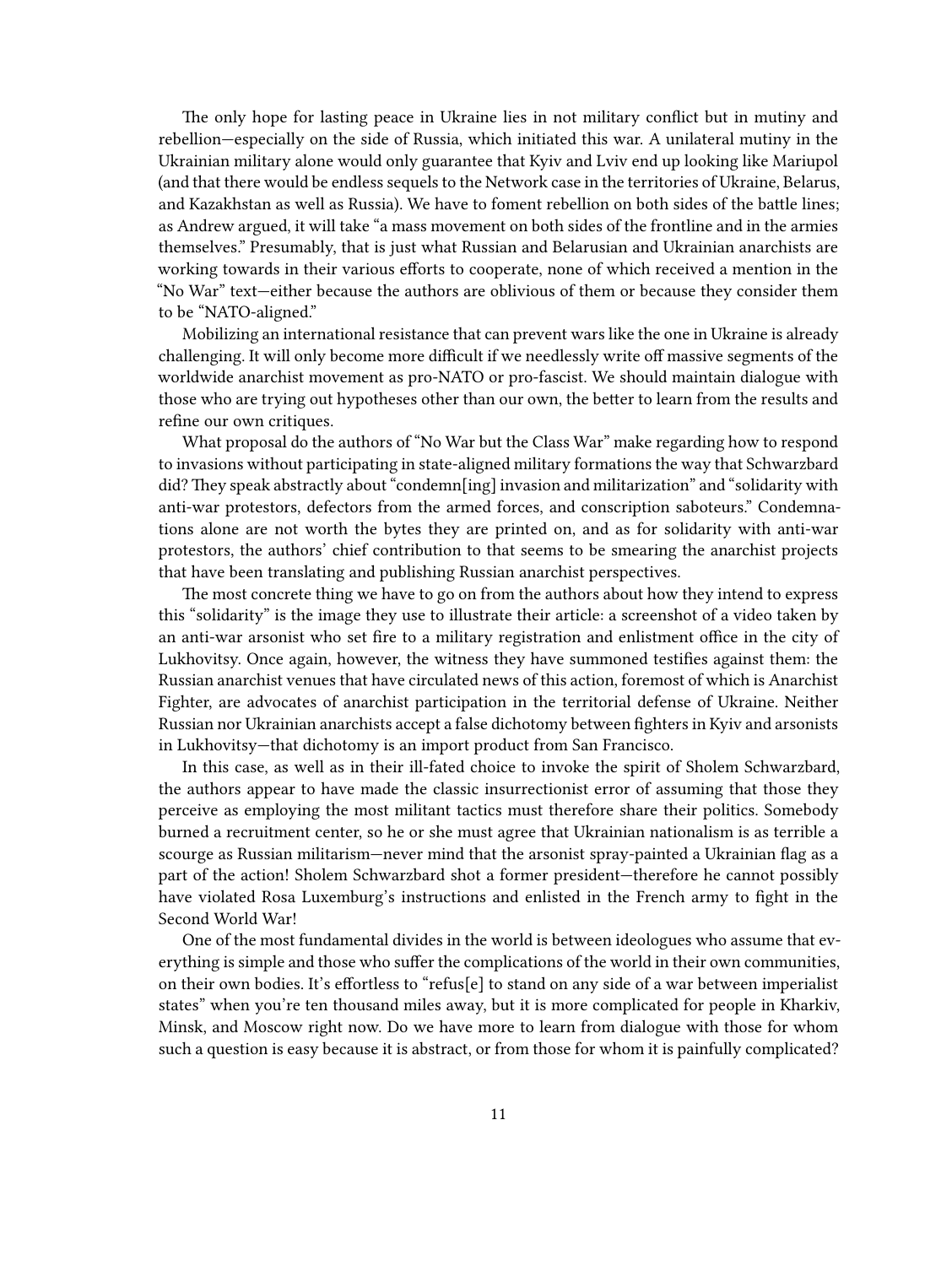#### <span id="page-11-0"></span>**In Closing**

Let's close with one of the tortured poems that Schwarzbard left us from his time in the military.

And like the bones of Ephraim's Tribe That were scattered in the Valley of Jezreel, The dead men now stirred from the trenches, Belted, and armed with arrow and bow Driven, flushed out by wild vengeance Against God, against heaven, against earth and against men, Against everything that drove them to their fate They must now defend their bitter enemies To fight with their own brothers…

The bottom line is that we have to ensure that the next time a war breaks out, people like those who are fighting in the Resistance Committee have a better option than organizing under a state formation. This is a gigantic responsibility. If we don't want, like Sholem Schwarzbard, to end up defending our bitter enemies and fighting with our own brothers, if we don't want to have to choose between two nationalist armies, we need to be working very hard now to establish a concrete alternative. No amount of name-calling or historical revisionism can accomplish this for us. It requires us to be humble, to listen carefully to each other, to be serious about building something together. Despite our differences, we hope to be part of this with the authors of "No War but the Class War," with the anarchists fighting in Ukraine right now, and with you.